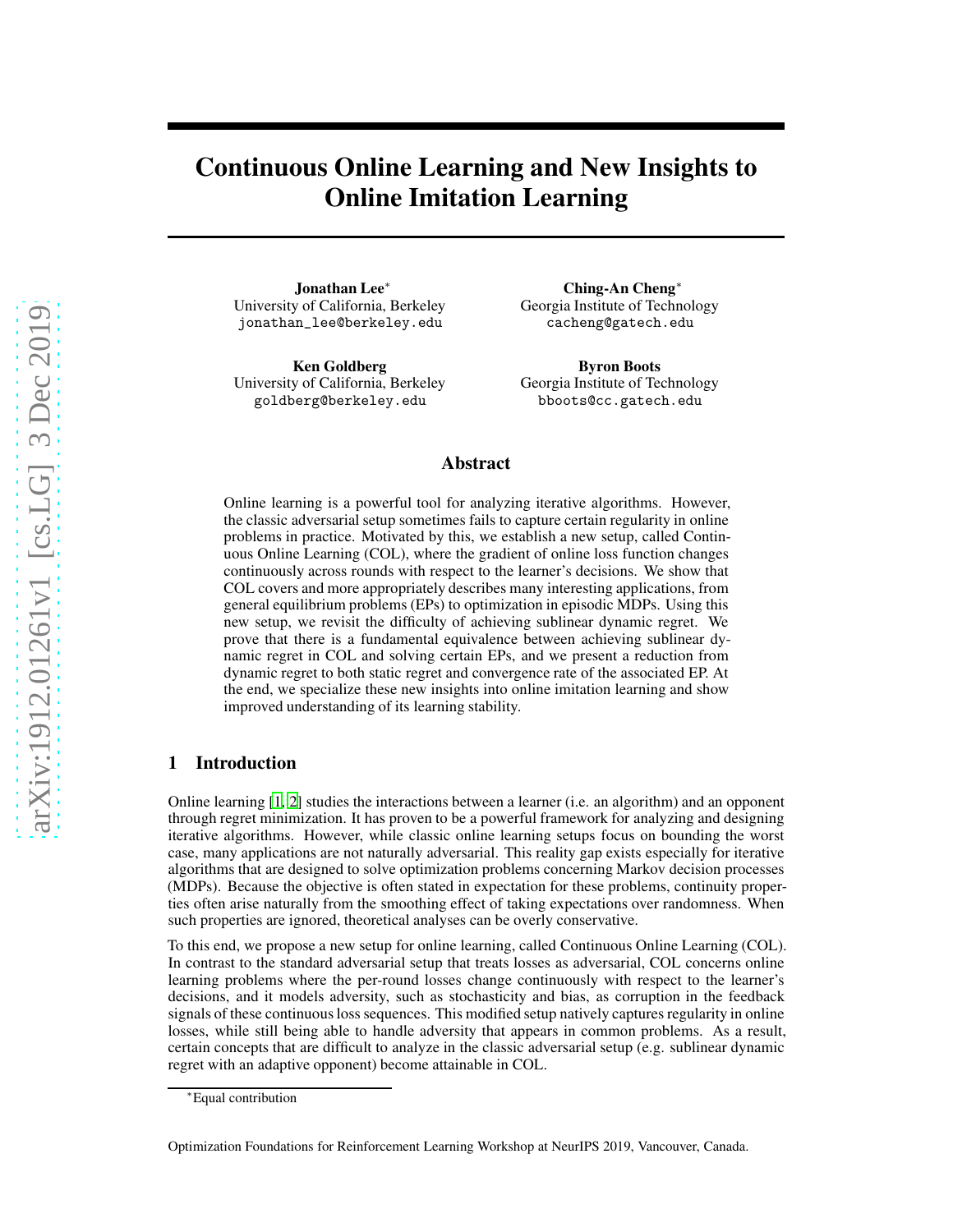The goal of this paper is to establish COL and to study, particularly, conditions and efficient algorithms for achieving sublinear dynamic regret. Our first result shows that achieving sublinear dynamic regret in COL, interestingly, is equivalent to solving certain equilibrium problems (EPs), which are known to be PPAD-complete<sup>[2](#page-1-0)</sup> [\[3\]](#page-6-2). In other words, achieving sublinear dynamic regret that is polynomial in the dimension of the decision set can be extremely difficult in general. Nevertheless, based on the solution concept of EP, we present a *reduction* from sublinear dynamic regret to static regret and convergence to the solution of the associated EP. This reduction allows us to quickly derive non-asymptotic dynamic regret bounds of popular online learning algorithms based on their known static regret rates.

Using these insights of COL, we revisit online imitation learning (IL) [\[4](#page-6-3)] and show it can be framed as a COL problem. We demonstrate that, by using standard analyses of COL, we are able to recover and improve existing understanding of online IL algorithms [\[4,](#page-6-3) [5](#page-6-4), [6](#page-6-5)]. In particular, we characterize existence and uniqueness of solutions, and present convergence and dynamic regret bounds for a common class of IL algorithms in deterministic and stochastic settings. A more detailed version of this paper with additional theoretical results and proofs omitted here can be found in the full technical report [\[7](#page-6-6)].

### 2 Continuous Online Learning

We recall, generally, an online learning problem repeats the following steps: in round  $n$ , the learner plays a decision  $x_n$  from a convex and compact decision set X, the opponent chooses a loss function  $l_n : \mathcal{X} \to \mathbb{R}$  based on the decisions of the learner, and then information about  $l_n$  (e.g.  $\nabla l_n(x_n)$ ) is revealed to the learner to inform the next decision. Classically, this abstract setup studies the *adversarial* setting where  $l_n$  can be almost arbitrarily chosen except for minor restrictions like convexity [\[8](#page-6-7), [9](#page-6-8)]. Often the performance is measured relatively through *static regret*,

Regret<sub>N</sub><sup>s</sup> := 
$$
\sum_{n=1}^{N} l_n(x_n) - \min_{x \in \mathcal{X}} \sum_{n=1}^{N} l_n(x)
$$
. (1)

Recently, interest has emerged in algorithms that can make nearly optimal decisions at each round. The regret is therefore measured on-the-fly and suitably named *dynamic regret*,

Regret<sup>d</sup><sub>N</sub> := 
$$
\sum_{n=1}^{N} l_n(x_n) - \sum_{n=1}^{N} l_n(x_n^*),
$$
 (2)

where  $x_n^* \in \arg \min_{x \in \mathcal{X}} l_n(x)$ . As dynamic regret by definition upper bounds static regret, minimizing the dynamic regret is a more difficult problem.

At a high level, one can view online learning as a protocol to describe iterative algorithms, i.e., an algorithm receives some feedback, updates its decision, tries it out and receives a performance measure, and then repeats. Indeed, this idea has made online learning a ubiquitous tool to analyze a wide range of problems. But often in these problems, the loss sequence has certain correlations; if the algorithm outputs the same decision, regardless of which iteration it is in, its performance will be measured similarly. This structure of regularity, however, is missing the classic adversarial setup. While it is possible to introduce ad-hoc constraints to limit the amount of adversity in the classic setup, as in [\[2,](#page-6-1) [10,](#page-6-9) [11,](#page-6-10) [12](#page-6-11), [13](#page-6-12), [14,](#page-6-13) [15\]](#page-6-14), such a scheme often leads to case-by-case analyses and can hardly model problems where the adversity depends also on the learner's decision, like online IL of interest here (see Section [5\)](#page-4-0). This mismatch between practice and theory makes studying certain convergence concepts difficult, such as sublinear dynamic regret which is useful to understand the performance of the last iterate produced by the algorithm.

COL differs from the classic setup mainly in the way the loss and the feedback are defined, so that it can inherently model regularity that shows up in the loss sequence of problems in practice. In COL, we suppose that the opponent possesses a bifunction  $f : (x, x') \mapsto f_x(x') \in \mathbb{R}$ , for  $x, x' \in \mathcal{X}$ , that is *unknown* to the learner. This bifunction is used by the opponent to determine the per-round losses: in round n, if the learner chooses  $x_n$ , then the opponent responds with

<span id="page-1-1"></span>
$$
l_n(x) \coloneqq f_{x_n}(x). \tag{3}
$$

Finally, the learner suffers  $l_n(x_n)$  and receives feedback about  $l_n$ . For  $f_x(x')$ , we treat x as the *query argument* that proposes a question (i.e. an optimization objective  $f_x(\cdot)$ ), and treat  $x'$  as the *decision* 

<span id="page-1-0"></span><sup>&</sup>lt;sup>2</sup>In short, they are NP problems whose solutions are known to exist, but it is open as to if they belong to P.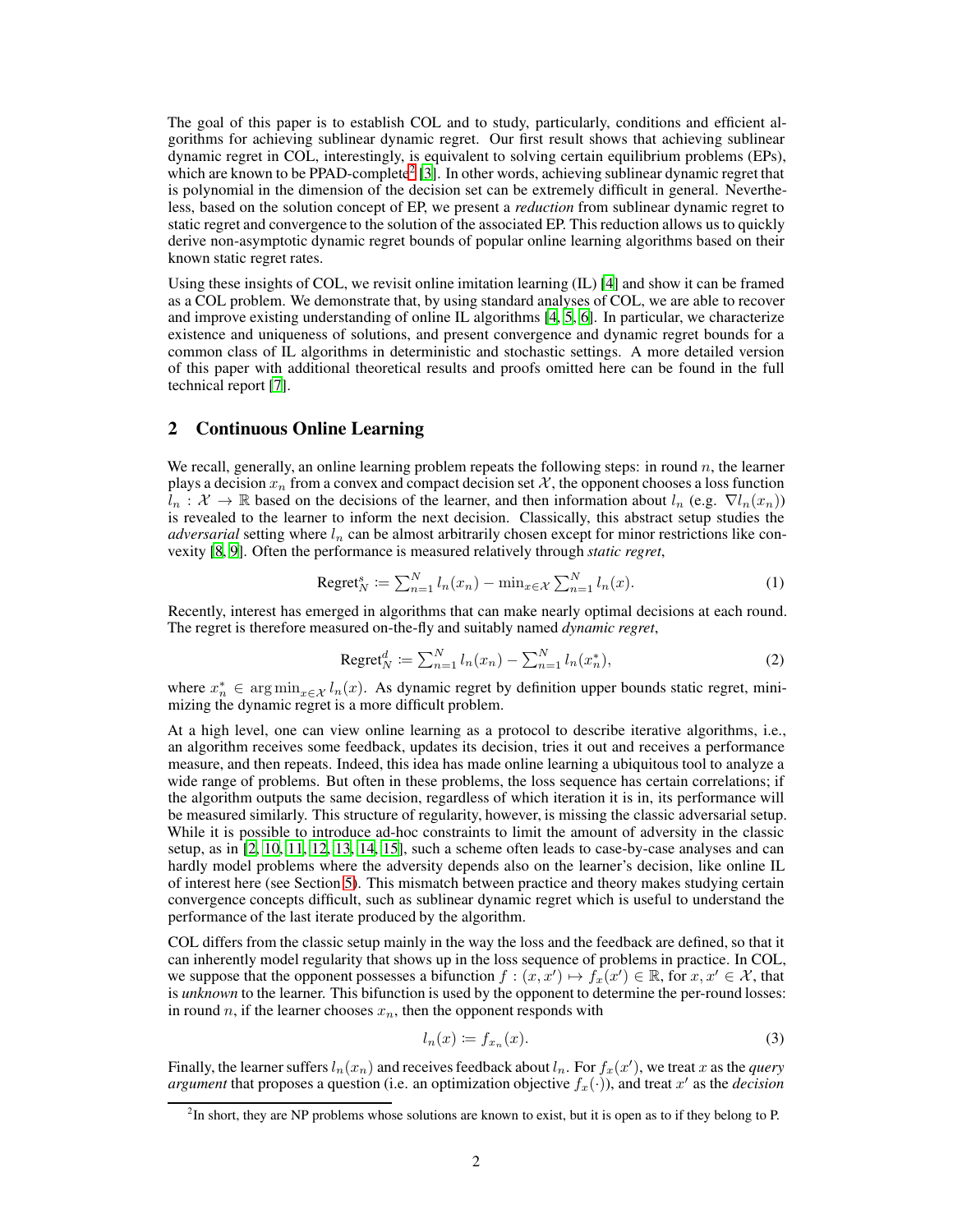*argument* whose performance is evaluated. This bifunction f generally can be defined online as queried, with only one limitation that the same loss function  $f_x(\cdot)$  must be selected by the opponent whenever the learner plays the same decision  $x$ . Thus, the opponent can be adaptive, but in response to only the learner's current decision. We assume, for all  $x \in \mathcal{X}, \|\nabla f_x(x)\|_* < G$  for some  $G < \infty$ . In Section [5,](#page-4-0) we will discuss how the bifunction provides a natural interpretation for certain difficult objectives such as in online IL.

<span id="page-2-2"></span>In addition to the restriction in [\(3\)](#page-1-1), we impose regularity into  $f$  to relate  $l_n$  across rounds (so that seeking sublinear dynamic regret becomes well defined.<sup>[3](#page-2-0)</sup>)

**Definition 1.** We say an online learning problem is *continuous* if  $l_n$  is set as in [\(3\)](#page-1-1) by a bifunction f satisfying,  $\forall x' \in \mathcal{X}, \nabla f_x(x')$  is a continuous map in  $x^4$  $x^4$ .

The continuity may appear to restrict COL to purely deterministic settings, but adversity such as stochasticity can be incorporated via an important *nuance* in the relationship between loss and feedback. In the classical online learning setting, the adversity is incorporated in the loss: the losses  $l_n$  and decisions  $x_n$  may themselves be generated adversarially or stochastically and then they directly determine the feedback, e.g., given as full information (receiving  $l_n$  or  $\nabla l_n(x_n)$ ) or bandit (just  $l_n(x_n)$ ). The (expected) regret is then measured with respect to these intrinsically adversarial losses  $l_n$ . By contrast, in COL, we always measure regret with respect to the true underlying bifunction  $l_n = f_{x_n}$ . Instead we give the opponent the freedom to add an additional stochastic or adversarial component into the feedback; e.g., in first-order feedback, the learner could receive  $g_n = \nabla l_n(x_n) + \xi_n$ , where  $\xi_n$  is a probabilistically bounded and potentially adversarial vector, which can be used to model noise or bias in feedback. In other words, the COL setting models a true underlying loss with regularity, but allows adversity to be modeled within the feedback, analogous to stochastic feedback oracles in convex optimization. This additional structure is especially important for studying dynamic regret, as it allows us to always consider regret with respect to the true  $f_{x_n}$  while still incorporating the possibility of stochasticity and adversity.

# 3 Equivalence and Hardness of Continuous Online Learning

We first ask what extra information the COL formulation entails. We present this result as an equivalence between achieving sublinear dynamic in COL and solving several mathematical programming problems. Particularly, suppose  $\mathcal{X} \subset \mathbb{R}^d$ ; we are interested in whether sublinear dynamic regret with polynomial dependency on d is even possible. It turns out, *in general*, this is difficult, as least as hard as a set of difficult problems known to be PPAD-complete [\[3\]](#page-6-2), even when  $f_x(\cdot)$  is convex and continuous.

<span id="page-2-3"></span>**Theorem [1](#page-2-2).** Let f be given in Definition 1 for a convex and compact decision set  $X \subset \mathbb{R}^d$ . Suppose fx(·) *is convex and continuous. For any* f *satisfying the above assumption, if there is an algorithm that achieves sublinear dynamic regret that is in* poly(d) *in the associated COL, then it solves all PPAD problems in polynomial time. In particular, achieving sublinear dynamic regret is equivalent to solving the equilibrium problem*  $EP(X, \Phi)$  *with*  $\Phi(x, x') = f_x(x') - f_x(x)$  and the variational *inequality VI*( $\mathcal{X}, F$ ) *with*  $F(x) = \nabla f_x(x)$ *.* 

Theorem [1](#page-2-3) is an excerpt of [\[7](#page-6-6), Theorem 1] in the technical report. We recall an EP problem,  $EP(X, \Phi)$ , is defined by a variable set  $\mathcal{X} \subseteq \mathbb{R}^d$  and a bifunction  $\Phi : \mathcal{X} \times \mathcal{X} \to \mathbb{R}$  such that  $\Phi(x, x) \geq 0$ ,  $\Phi(\cdot, x)$  is continuous, and  $\Phi(x, \cdot)$  is convex. Its goal is to find a point  $x^* \in \mathcal{X}$  such that

$$
\Phi(x^\star, x) \ge 0, \qquad \forall x \in \mathcal{X}.
$$

Similarly, the goal of a VI problem,  $VI(X, F)$  with  $F: X \to \mathbb{R}^d$ , is to find a point  $x^* \in X$  such that

$$
\langle F(x^{\star}), x - x^{\star} \rangle \ge 0, \qquad \forall x \in \mathcal{X}
$$

By definition one can see that the VI problem  $VI(\mathcal{X}, F)$  is also an EP problem  $EP(\mathcal{X}, \Phi_F)$  with  $\Phi_F(x,x') \coloneqq \langle F(x), x'-x \rangle.$ 

<sup>&</sup>lt;sup>3</sup>Otherwise the opponent can define  $f_x(\cdot)$  pointwise for each x to make  $l_n(x_n) - l_n(x_n^*)$  constant.

<span id="page-2-0"></span><sup>&</sup>lt;sup>4</sup>We define  $\nabla f_x(x')$  as the derivative with respect to x'.

<span id="page-2-4"></span><span id="page-2-1"></span><sup>5</sup>The convexity and continuity can be relaxed further, e.g., as hemi-continuity.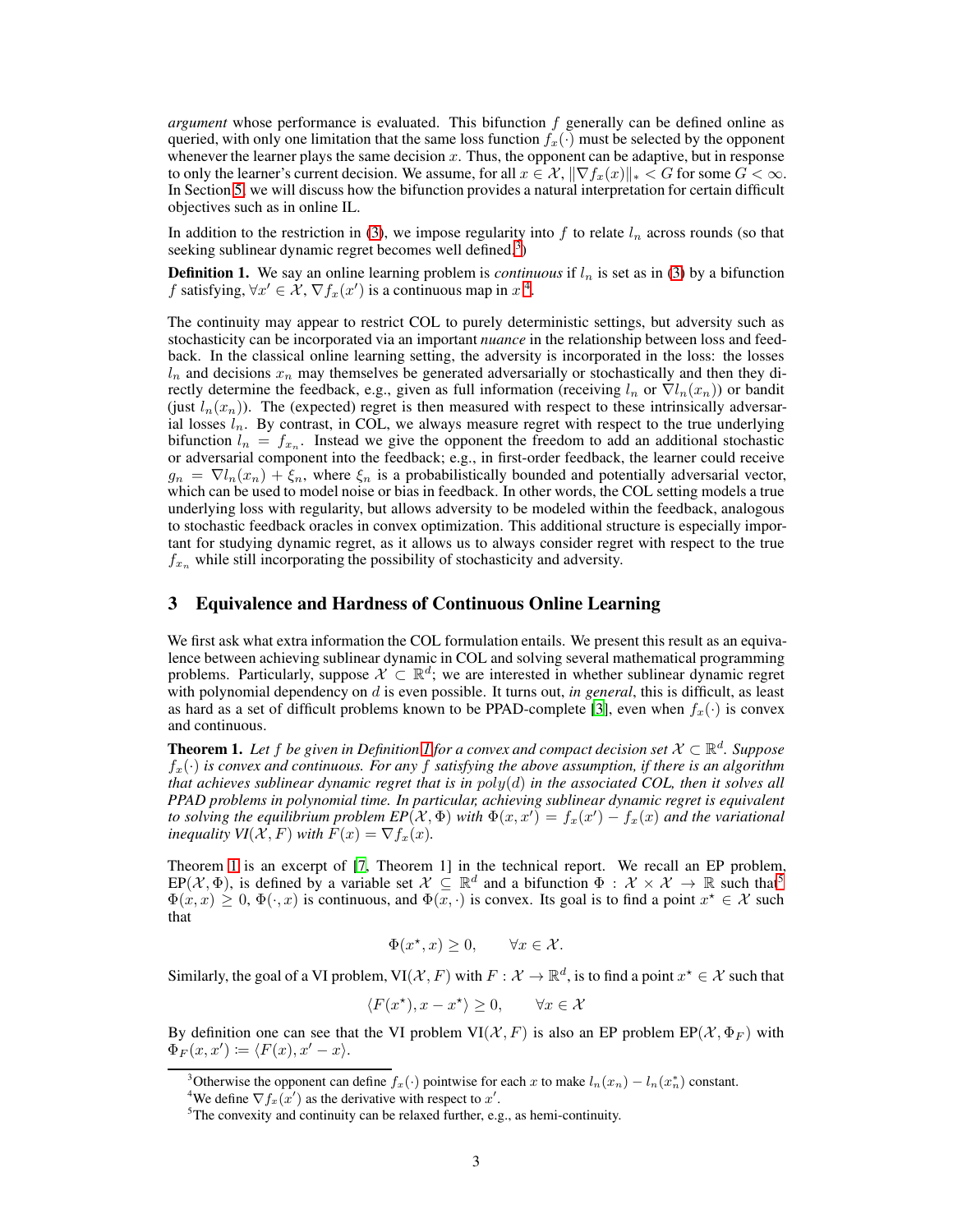In other words, Theorem [1](#page-2-3) states that, based on the identification  $\Phi(x, x') = f_x(x') - f_x(x)$  and  $F(x) = \nabla f_x(x)$ , achieving sublinear dynamic regret is essentially equivalent to finding an equilibrium  $x^* \in X^*$ , in which  $X^*$  denotes the set of solutions of the EP and VI (one can show these two solution sets coincide [\[7](#page-6-6)]). Therefore, a *necessary* condition for sublinear dynamic regret is that  $X^*$ is non-empty, which is true when  $\nabla f_x(x)$  is continuous in x and X is compact [\[16](#page-7-0)].

Theorem [1](#page-2-3) also implies that extra structure on COL is necessary for designing *efficient* algorithms that achieve sublinear dynamic regret and find these solutions. Specifically, we are interested in algorithms whose dynamic regret is sublinear *and* polynomial in d. The requirement of polynomial dependency is important to properly define the problem. Without it, sublinear dynamic regret can be achieved already (at least asymptotically), e.g. by simply performing a grid search that discretizes  $X$  (as X is compact and  $\nabla f$  is continuous) albeit with an exponentially large constant.

Based on this equivalence, we can strengthen the structural properties of COL so that they are conducive to designing such efficient algorithms.

**Definition 2.** We say a COL problem with f is  $(\alpha, \beta)$ -regular if for some  $\alpha, \beta \in [0, \infty)$ ,  $\forall x \in \mathcal{X}$ ,

- 1.  $f_x(\cdot)$  is a  $\alpha$ -strongly convex function.
- 2.  $\nabla f(x)$  is a  $\beta$ -Lipschitz continuous map.

<span id="page-3-2"></span>Leveraging these, we can identify similar structural properties in the equivalent problems.

**Proposition 1.** *If the COL problem with* f *is*  $(\alpha, \beta)$ *-regular, then the map*  $\nabla f_x(x)$  *is*  $(\alpha - \beta)$ *-strongly monotone. That is, for all*  $x, y \in \mathcal{X}$ ,

$$
\langle \nabla f_x(x) - \nabla f_y(y), x - y \rangle \ge (\alpha - \beta) \|x - y\|^2
$$

It is well known that strong monotonicity implies that  $VI(\mathcal{X}, \nabla f)$  has a unique solution. It also implies that fast linear convergence is possible for deterministic feedback in VI problems [\[16\]](#page-7-0).

# 4 Reduction by Regularity

<span id="page-3-0"></span>We present a reduction from minimizing dynamic regret to minimizing static regret and convergence to  $\bar{X}^{\star}$ . Intuitively, this is possible because Theorem [1](#page-2-3) suggests achieving sublinear dynamic regret should not be harder than finding  $x^* \in X^*$ . Define Regret $_N^s(x^*) \coloneqq \sum_{n=1}^N l_n(x_n) - l_n(x^*)$ . **Theorem 2.** Define  $D_{\mathcal{X}} := \max_{x, x' \in \mathcal{X}} \|x - x'\|$ . Let  $x^* \in X^*$  and  $\Delta_n := \|x_n - x^*\|$ . If f is  $(\alpha, \beta)$ *-regular for*  $\alpha, \beta \in [0, \infty)$ *, then for all N*,

$$
\textit{Regret}_N^d \leq \min\{G\sum_{n=1}^N \Delta_n, \textit{Regret}_N^s(x^\star)\} + \sum_{n=1}^N \min\{\beta D_\mathcal{X}\Delta_n, \frac{\beta^2}{2\alpha}\Delta_n^2\}
$$

Theorem [2](#page-3-0) roughly shows that when an equilibrium  $x^*$  exists (e.g. given by the sufficient conditions in the previous section), it provides a stabilizing effect to the problem, so the dynamic regret behaves almost like the static regret when the decisions are around  $x^*$ .

This relationship can be used as a powerful tool for understanding the dynamic regret of existing algorithms designed for EPs and VIs. These include, e.g., mirror descent [\[17\]](#page-7-1), mirror-prox [\[18,](#page-7-2) [19\]](#page-7-3), conditional gradient descent [\[20](#page-7-4)], Mann iteration [\[21](#page-7-5)], etc. Interestingly, many of those are also standard tools in online learning with static regret bounds that are well known [\[9\]](#page-6-8).

We can apply Theorem [2](#page-3-0) in different ways, depending on the known convergence of an algorithm. For algorithms whose convergence rate of  $\Delta_n$  to zero is known, Theorem [2](#page-3-0) essentially shows that their dynamic regret is at most  $O(\sum_{n=1}^{N} \Delta_n)$ . For the algorithms with only known static regret bounds, we can use a corollary.

<span id="page-3-1"></span>**Corollary 1.** *If f is* ( $\alpha$ , $\beta$ )*-regular and*  $\alpha > \beta$ , *it holds Regret*<sup>*n*</sup><sub>N</sub>  $\leq$  *Regret*<sup>*s*</sup><sub>N</sub>( $x^*$ ) +  $\frac{\beta^2 \text{Regret}_N^s(x^*)}{2\alpha(\alpha-\beta)}$  $\frac{\text{Regret}_N(x)}{2\alpha(\alpha-\beta)},$ where  $\widetilde{Regret}^s_N(x^*)$  is the static regret of the linear online learning problem with  $l_n(x)$  =  $\langle \nabla f_n(x_n), x \rangle$ .

The purpose of Corollary [1](#page-3-1) is not to give a tight bound, but to show that for nicer problems with  $\alpha > \beta$ , achieving sublinear dynamic regret is not harder than achieving sublinear static regret under linear losses. For tighter bounds, we still refer to Theorem [2](#page-3-0) to leverage the equilibrium convergence.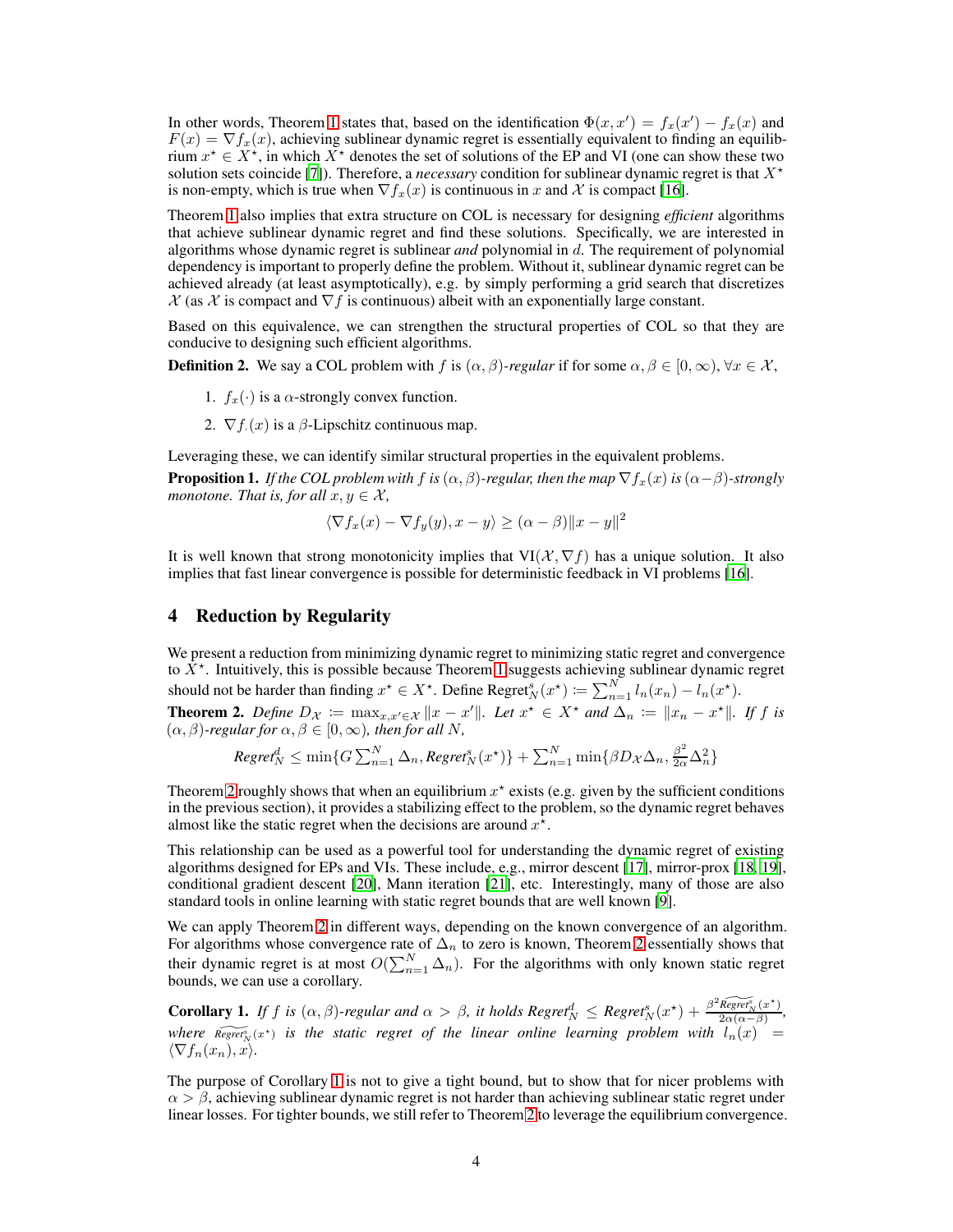Finally, we remark Theorem [2](#page-3-0) is directly applicable to expected dynamic regret (the right-hand side of the inequality will be replaced by its expectation) when the learner only has access to stochastic feedback, because the COL setup in non-anticipating. Similarly, high-probability bounds can be obtained based on martingale convergence theorems (see [\[22\]](#page-7-6) for a COL example). In these cases, we note that the regret is defined with respect to  $l_n$  in COL, *not* the sampled losses.

# <span id="page-4-0"></span>5 Application to Online Imitation Learning

In this section, we investigate an application of the COL framework in the sequential decision prob-lem of online IL [\[4\]](#page-6-3). We consider an episodic MDP with state space  $S$ , action space  $A$ , and finite horizon T. For any  $s, s' \in S$  and  $a \in A$ , the transition dynamics P gives the conditional density, denoted by  $\mathcal{P}(s'|s, a)$ , of transitioning to s' from state s and action a. The reward of state s and action a is denoted as  $r(s, a)$ . A policy  $\pi$  is a mapping from S to a density over A. We suppose the MDP starts from some fixed initial state distribution. We denote the probability of being in state s at time t under policy  $\pi$  as  $d_t^{\pi}(s)$ , and we define the average state distribution under  $\pi$  as  $d^{\pi}(s) = \frac{1}{T} \sum_{t=1}^{T} d^{\pi}_t(s).$ 

In IL, we assume that  $P$  and  $r$  are unknown to the learner, but, during training time, the learner is given access to an expert policy  $\pi^*$  and full knowledge of a supervised learning loss function  $c(s, \pi; \pi^*)$ , defined for each state  $s \in S$ . The objective of IL is to solve

<span id="page-4-1"></span>
$$
\min_{\pi \in \Pi} \quad \mathbb{E}_{s \sim d^{\pi}} \left[ c(s, \pi; \pi^{\star}) \right],\tag{4}
$$

where  $\Pi$  is the set of allowable parametric policies, which will be assumed convex; note that it is often the case that  $\pi^* \notin \Pi$ .

As  $d^{\pi}$  is not known analytically, optimizing [\(4\)](#page-4-1) directly leads to a reinforcement learning problem and therefore can be sample inefficient. *Online IL*, such as the popular DAGGER algorithm [\[4\]](#page-6-3), bypasses this difficulty by reducing [\(4\)](#page-4-1) into a sequence of supervised learning problems. Below we describe a general construction of online IL: at the nth iteration (1) execute the learner's current policy  $\pi_n$  in the MDP to collect state, action samples; (2) update  $\pi_{n+1}$  with information of the stochastic approximation of  $l_n(\pi) = \mathbb{E}_{d^{n_n}} [c(s, \pi; \pi^*)]$  based the samples collected in the first step. Importantly, we remark that in these empirical risks, the states are sampled according to  $d^{\pi_n}$  of the learner's policy.

The use of online learning to analyze online IL is well established [\[4\]](#page-6-3). As studied in [\[5,](#page-6-4) [6](#page-6-5)], these online losses can be formulated through a bifunction formulation,  $l_n(\pi) = f_{\pi_n}(\pi)$  $\mathbb{E}_{s\sim d^{\pi_n}}[c(s,\pi;\pi^*)]$ , and the policy class  $\Pi$  can be viewed as the decision set X. Naturally, this online learning formulation results in many online IL algorithms resembling standard online learning algorithms, such as follow-the-leader (FTL), which uses full information feedback  $l_n(\cdot) = \mathbb{E}_{s \sim d^{\pi_n}} [c(s, \cdot; \pi^*)]$  at each round, [\[4\]](#page-6-3) and mirror descent [\[23\]](#page-7-7), which uses the first-order feedback  $\nabla l_n(\pi_n) = \mathbb{E}_{d^{\pi_n}} [\nabla_{\pi_n} c(s, \pi_n; \pi^*)]$ . This feedback can also be approximated by unbiased samples. The original work by Ross et al. [\[4\]](#page-6-3) analyzed FTL in the static regret case by immediate reductions to known static regret bounds of FTL. However, a crucial objective is understanding when these algorithms converge to useful solutions in terms of policy performance, which more recent work has attempted to address [\[5](#page-6-4), [6,](#page-6-5) [24](#page-7-8)]. According to these refined analyses, dynamic regret is a more appropriate solution concept to online IL when  $\pi^* \notin \Pi$ , which is the common case in practice.

Below we frame online IL in the proposed COL framework and study its properties based on the properties of COL that we obtained in the previous sections. We have already shown that the perround loss  $l_n(\cdot)$  can be written as the evaluation of a bifunction  $f_{\pi_n}(\cdot)$ . This COL problem is actually an  $(\alpha, \beta)$ -regular COL problem when the expected supervised learning loss  $\mathbb{E}_{s \sim d^{\pi_n}}[c(s, \pi; \pi^*)]$  is strongly convex in  $\pi$  and the state distribution  $d^{\pi}$  is Lipschitz continuous (see [\[4,](#page-6-3) [5,](#page-6-4) [6](#page-6-5)]). We can then leverage our results in the COL framework to immediately answer an interesting question in the online IL problem.

**Proposition 2.** *When*  $\alpha > \beta$ *, there exists a unique policy*  $\hat{\pi}$  *that is optimal on its own distribution:* 

$$
\mathbb{E}_{s \sim d_{\widehat{\pi}_n}} [c(s, \widehat{\pi}; \pi^{\star})] = \min_{\pi \in \Pi} \mathbb{E}_{s \sim d_{\widehat{\pi}_n}} [c(s, \pi; \pi^{\star})].
$$

This result is immediate from the fact that  $\alpha > \beta$  implies that  $\nabla f_\pi(\pi)$  is a  $\mu$ -strongly monotone VI with  $\mu = \beta - \alpha$  by Proposition [1,](#page-3-2) which is guaranteed to have a unique solution [\[16](#page-7-0)].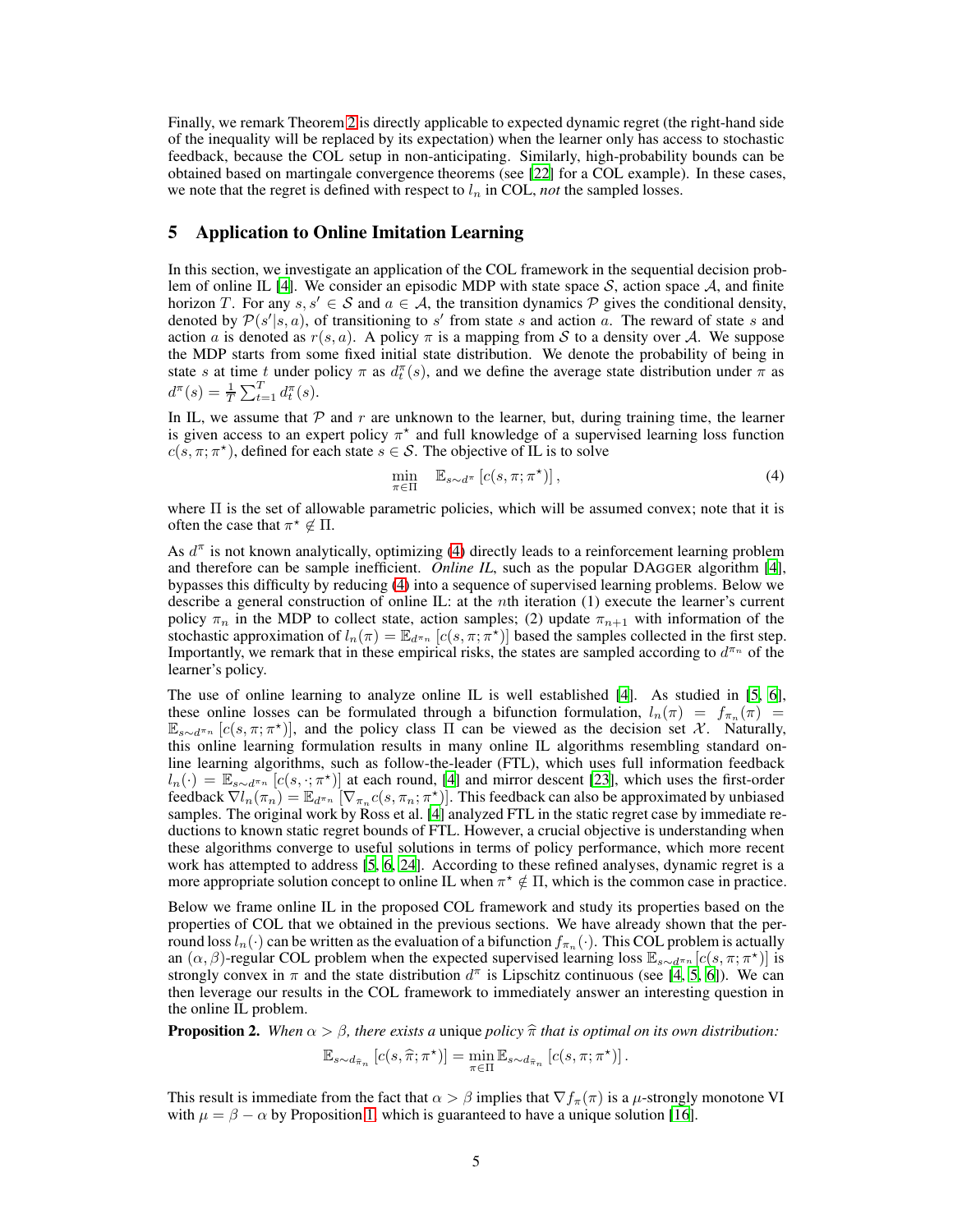Furthermore, we can improve upon the known sufficient conditions required to find this policy through online gradient descent and give a non-asymptotic convergence guarantee through a reduction to strongly monotone VIs. We will additionally assume that f is L-smooth in  $\pi$ , satisfying  $\|\nabla f_{\pi'}(\pi_1) - \nabla f_{\pi'}(\pi_2)\| \leq L \|\pi_1 - \pi_2\|$  for any fixed query argument  $\pi'$ .

We then apply the projection algorithm [\[16\]](#page-7-0), which is equivalent to online gradient descent studied in [\[23](#page-7-7), [6](#page-6-5)]. Let  $P_{\Pi}$  denote the Euclidean projection onto  $\Pi$ . The online gradient descent algorithm can be described as computing the following at each round:  $\pi_{n+1} = P_{\Pi}(\pi_n - \eta_n g_n)$  or equivalently

$$
\pi_{n+1} = \underset{\pi \in \Pi}{\arg \min} \ \eta_n \langle g_n, \pi \rangle + \frac{1}{2} ||\pi - \pi_n||^2.
$$

**Proposition 3** ([\[16\]](#page-7-0)). *If*  $\alpha > \beta$  *and the stepsize is chosen such that*  $\eta < \frac{2\mu}{(L+\beta)^2}$ *, then, under the online gradient descent algorithm with deterministic feedback*  $g_n = \nabla l_n(\pi_n)$ , *it holds that* 

$$
\|\pi_n - \hat{\pi}\|^2 \le (1 + (L + \beta)^2 \eta^2 - 2\mu \eta)^{n-1} \|\pi_1 - \hat{\pi}\|^2
$$

By Theorem [2,](#page-3-0) Regret<sup>d</sup><sub>N</sub> will therefore be sublinear (in fact Regret<sup>d</sup><sub>N</sub> =  $O(1)$ ) and the policy converges linearly to the policy that is optimal on its own distribution,  $\hat{\pi}$ . The only condition required on the problem itself is  $\alpha > \beta$  while the state-of-the-art sufficient condition of [\[6](#page-6-5)] additionally requires  $\frac{\alpha}{L} > \frac{2\beta}{\alpha}$ . The result also gives a new non-asymptotic convergence rate to  $\hat{\pi}$ .

The above result only considers the case when the feedback is deterministic; i.e., there is no sampling error due to executing the policy on the MDP, and the risk  $\mathbb{E}_{d^{n}n}$   $[c(s, \pi; \pi^*)]$  is known exactly at each round. While this is a standard starting point in analysis of online IL algorithms [\[4\]](#page-6-3), we are also interested in the more realistic stochastic case, which has so far not been analyzed for the online gradient descent algorithm in online IL. It turns out that the COL framework can be easily leveraged here too to provide a sublinear dynamic regret bound.

At round n, we consider observing the empirical risk  $\tilde{l}_n(\pi) = \frac{1}{T} \sum_{t=1}^T c(s_t, \pi; \pi^*)$  where  $s_t \sim d_t^{\pi_n}$ . Note that  $\mathbb{E}[\tilde{l}_n(\pi)|\pi_n] = l_n(\pi)$  and it is easy to show that the first-order feedback  $\nabla \tilde{l}_n(\pi_n)$  can be modeled as the expected gradient with an additive zero-mean noise:  $g_n = \nabla l_n(\pi_n) + \epsilon_n$ . For simplicity, we assume  $\mathbb{E} \left[ \|\epsilon_n\|^2 \right] < \infty$ .

**Proposition 4.** If  $\alpha > \beta$  and the stepsize is chosen as  $\eta_n = \frac{1}{\sqrt{n}}$ , then, under online gradient descent with stochastic feedback, it holds that  $\mathbb{E}[Regret_N^d] = O(\sqrt{N}).$ 

The proof leverages the reduction to static regret in Corollary [1.](#page-3-1) It is immediate from the fact that the online IL problem is  $(\alpha, \beta)$ -regular (see Proposition 9 in the full technical report [\[7](#page-6-6)] for details). The dynamic regret is worse than that of the deterministic case, but it is still sublinear. This is the price paid for stochastically sampling from the MDP.

# 6 Conclusion

We present COL, a new class of online learning problems where the gradient varies continuously across rounds with respect to the learner's decisions. We show that this setting can be equated with certain equilibrium problems (EPs) and variational inequalities (VIs). Leveraging this insight, we present conditions for achieving sublinear dynamic regret. Furthermore, we show a reduction from dynamic regret to static regret and the convergence to equilibrium point. This insight suggests that, when these conditions are met, we may employ standard algorithms from the EP literature to achieve interpretable, sublinear dynamic regret rates. Lastly, we apply our theoretical results to the online imitation learning problem, showing that interesting novel results.

There are several directions for future research on this topic. Our current analyses focus on classical algorithms in online learning. We suspect that the use of adaptive or optimistic methods [\[25\]](#page-7-9) can accelerate convergence to equilibria if some coarse model of the bifunction can be estimated. This is especially relevant in applications on episodic MDPs where the expected losses are exactly determined by an underlying reward function and transition dynamics. In addition to online IL, there are also several iterative optimization problems with MDPs that are interesting to consider in the COL setting. First, the problems of online system identification and structured prediction have also been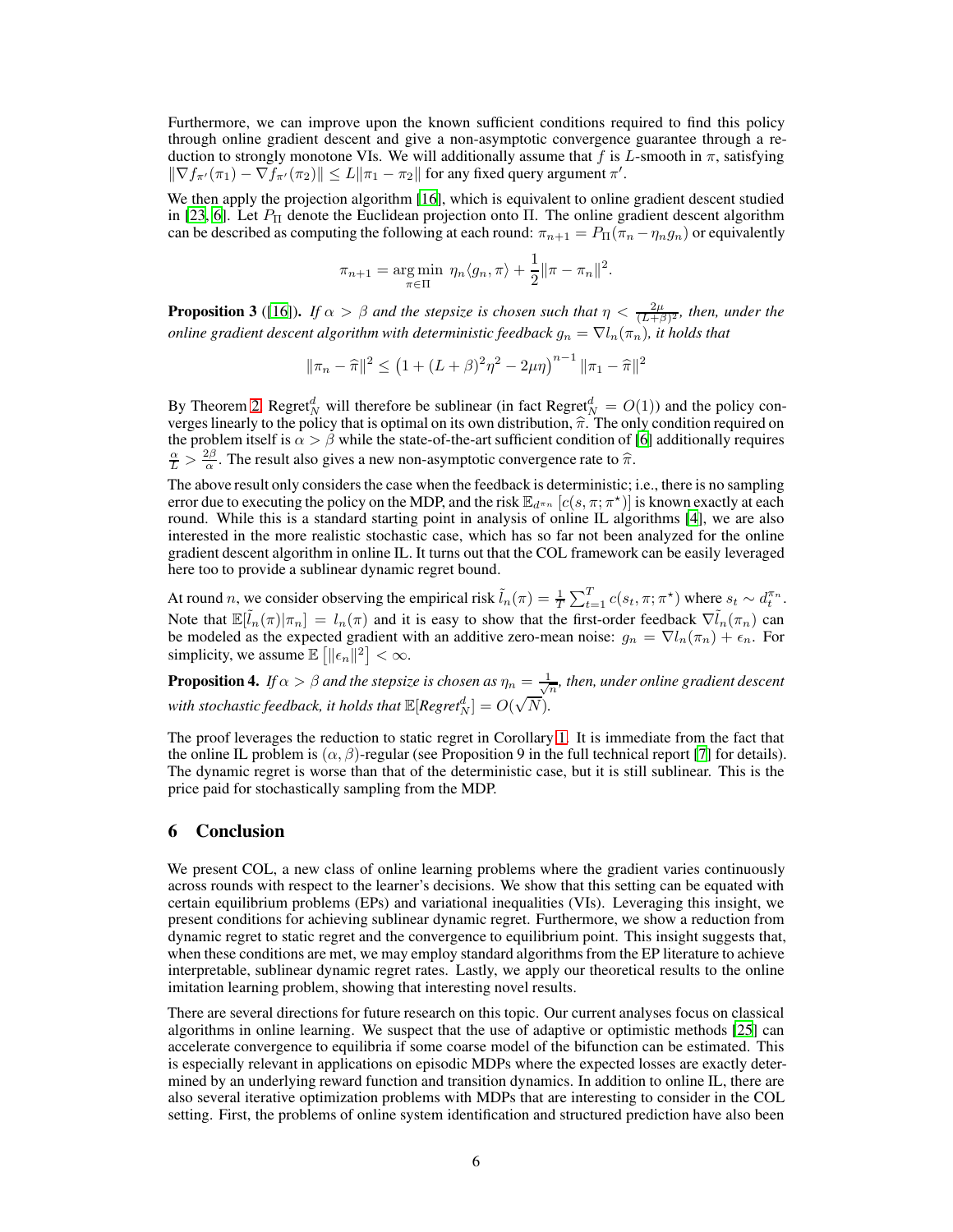posed as adversarial online learning and analyzed under static regret [\[26](#page-7-10), [4](#page-6-3)]. We also note that the classic fitted Q-iteration [\[27,](#page-7-11) [28](#page-7-12)] for reinforcement learning also uses a similar setup. In round n, the loss can be written as  $l_n(Q) = \mathbb{E}_{s,a \sim \mu_{\pi(Q_n)}} \mathbb{E}_{s' \sim \mathcal{P}(s,a)}[(Q(s,a) - r(s,a) - \gamma \max_{a'} Q_n(s',a'))^2]$ , where  $\mu_{\pi(Q_n)}$  is the state-action distribution induced by running a policy  $\pi(Q_n)$  based on the Qfunction estimate  $Q_n$  of the learner. These problem settings can all be posed as COL problems and it would be interesting see how their algorithms and analyses can be reconciled with those of EP problems via this reduction.

#### References

- <span id="page-6-0"></span>[1] Geoffrey J Gordon. Regret bounds for prediction problems. In *Conference on Learning Theory*, volume 99, pages 29–40, 1999.
- <span id="page-6-1"></span>[2] Martin Zinkevich. Online convex programming and generalized infinitesimal gradient ascent. In *International Conference on Machine Learning*, pages 928–936, 2003.
- <span id="page-6-2"></span>[3] Constantinos Daskalakis, Paul W Goldberg, and Christos H Papadimitriou. The complexity of computing a nash equilibrium. *SIAM Journal on Computing*, 39(1):195–259, 2009.
- <span id="page-6-3"></span>[4] Stéphane Ross, Geoffrey Gordon, and Drew Bagnell. A reduction of imitation learning and structured prediction to no-regret online learning. In *International conference on artificial intelligence and statistics*, pages 627–635, 2011.
- <span id="page-6-4"></span>[5] Ching-An Cheng and Byron Boots. Convergence of value aggregation for imitation learning. In *International Conference on Artificial Intelligence and Statistics*, pages 1801–1809, 2018.
- <span id="page-6-5"></span>[6] Jonathan Lee, Michael Laskey, Ajay Kumar Tanwani, Anil Aswani, and Ken Goldberg. A dynamic regret analysis and adaptive regularization algorithm for on-policy robot imitation learning. In *Workshop on the Algorithmic Foundations of Robotics*, 2018.
- <span id="page-6-6"></span>[7] Ching-An Cheng, Jonathan Lee, Ken Goldberg, and Byron Boots. Online learning with continuous variations: Dynamic regret and reductions. *arXiv preprint arXiv:1902.07286*, 2019.
- <span id="page-6-7"></span>[8] Shai Shalev-Shwartz et al. Online learning and online convex optimization. *Foundations and Trends* <sup>R</sup> *in Machine Learning*, 4(2):107–194, 2012.
- <span id="page-6-8"></span>[9] Elad Hazan et al. Introduction to online convex optimization. *Foundations and Trends* <sup>R</sup> *in Optimization*, 2(3-4):157–325, 2016.
- <span id="page-6-9"></span>[10] Aryan Mokhtari, Shahin Shahrampour, Ali Jadbabaie, and Alejandro Ribeiro. Online optimization in dynamic environments: Improved regret rates for strongly convex problems. In *2016 IEEE 55th Conference on Decision and Control (CDC)*, pages 7195–7201. IEEE, 2016.
- <span id="page-6-10"></span>[11] Tianbao Yang, Lijun Zhang, Rong Jin, and Jinfeng Yi. Tracking slowly moving clairvoyant: optimal dynamic regret of online learning with true and noisy gradient. In *Proceedings of the 33rd International Conference on International Conference on Machine Learning-Volume 48*, pages 449–457. JMLR. org, 2016.
- <span id="page-6-11"></span>[12] Rishabh Dixit, Amrit Singh Bedi, Ruchi Tripathi, and Ketan Rajawat. Online learning with inexact proximal online gradient descent algorithms. *IEEE Transactions on Signal Processing*, 67(5):1338–1352, 2019.
- <span id="page-6-12"></span>[13] Omar Besbes, Yonatan Gur, and Assaf Zeevi. Non-stationary stochastic optimization. *Operations research*, 63(5):1227–1244, 2015.
- <span id="page-6-13"></span>[14] Ali Jadbabaie, Alexander Rakhlin, Shahin Shahrampour, and Karthik Sridharan. Online optimization: Competing with dynamic comparators. In *Artificial Intelligence and Statistics*, pages 398–406, 2015.
- <span id="page-6-14"></span>[15] Lijun Zhang, Tianbao Yang, Jinfeng Yi, Jing Rong, and Zhi-Hua Zhou. Improved dynamic regret for non-degenerate functions. In *Advances in Neural Information Processing Systems*, pages 732–741, 2017.